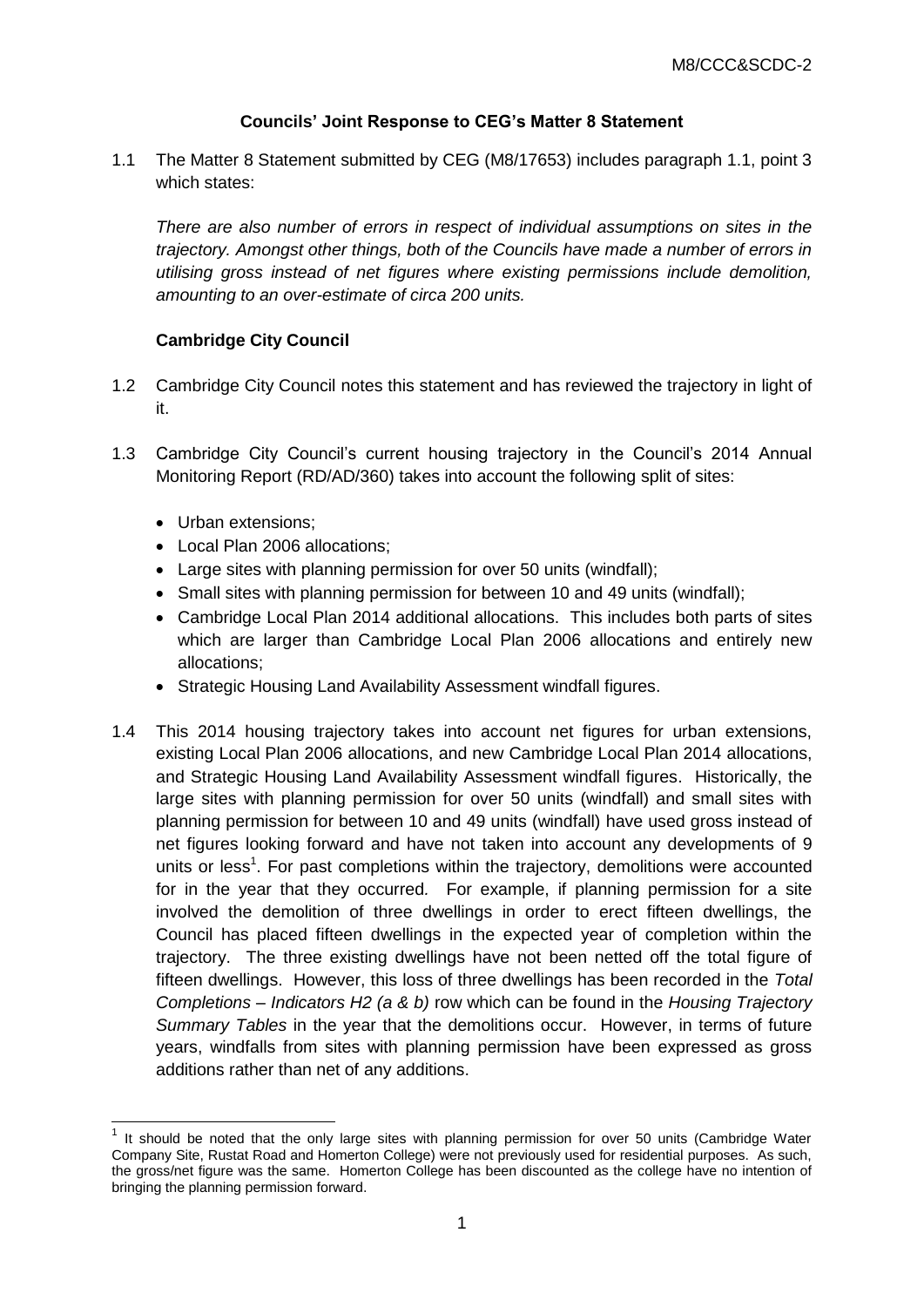- 1.5 In the context of the point made by CEG, the Council considers that the methodology of the Cambridge housing trajectory should be revised to reflect the full assessment of windfall and to express all sites as net. This has involved a) adding into the revised trajectory sites with planning permission for nine or less units; and b) to express all windfalls as net rather than gross. This overall has resulted in a net increase in housing supply from 14,102 to 14,117 and is illustrated in the revised housing trajectory.
- 1.6 As such, the Council's updated trajectory now takes the form of:
	- Urban extensions:
	- Local Plan 2006 allocations:
	- Windfall, which is split into:
		- $\circ$  Identified windfall on large sites with planning permission for over 50 units;
		- $\circ$  Identified windfall on small sites with planning permission for between 10 and 49 units;
		- o Identified windfall on sites of 9 units or less;
		- o Unidentified windfalls (Strategic Housing Land Availability Assessment windfall figures).
	- Cambridge Local Plan 2014 additional allocations. This includes parts of sites which are larger than Cambridge Local Plan 2006 allocations and entirely new allocations;
- 1.7 The Council's approach to inclusion of future completions from windfall development is now as follows:
	- The trajectory now identifies all large unallocated sites with planning permission that will deliver a net increase of 50 or more dwellings. As before, this excludes any sites that in the Council's opinion will not come forward, e.g Homerton College referred to in footnote 1 above. Future completions are apportioned taking into account questionnaire returns from the site developer and case officer information. Net rather than gross completions are used;
	- The trajectory now identifies all small unallocated sites with planning permission that will deliver a net increase of 10-49 dwellings. As before, this excludes any sites that in the Council's opinion will not come forward. Future completions are apportioned taking into account questionnaire returns from the site developer and case officer information. Net rather than gross completions are used;
	- The trajectory now identifies all very small unallocated sites with planning permission that will deliver a net increase of under 10 dwellings. This excludes any sites that in the Council's opinion will not come forward. Future completions for sites under construction are apportioned 75% in 2014/15 and 25% in 2015/16. Future completions for site where construction has not started are discounted by 10% to account for schemes not being implemented. The remaining dwelling completions are split over the five year supply period (currently years 2014/15 to 2018/19) at approximately the following percentages: 10%; 25%; 35%; 20%; and 10%. Net completions are used;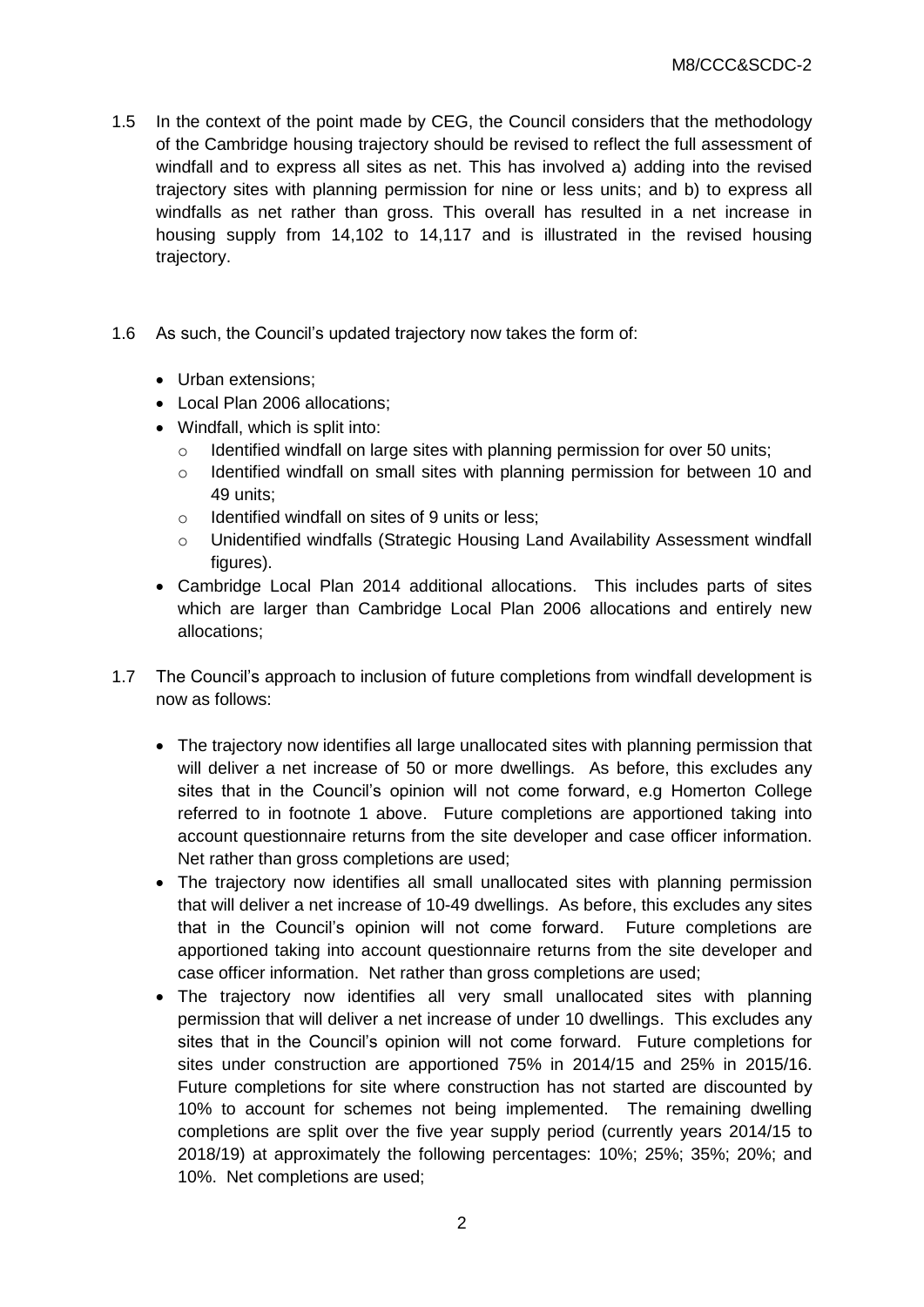- The trajectory now identifies dwellings coming forward from unidentified windfalls commencing in 2017/18 and continuing until the end of the plan period. Previously, the trajectory identified this source commencing in 2016/17. Future completions from unidentified windfalls in 2016/17, 2017/18 and 2018/19 are modified such that the total from this source summed with other windfall sources does not exceed the level of windfall completions identified in the Council's Strategic Housing Land Availability Assessment<sup>2</sup> (i.e. does not exceed 123 or 124). This approach avoids double counting. Future completions from unidentified windfalls from 2019/20 onwards are set at the level of windfall identified in the Council's Strategic Housing Land Availability Assessment<sup>3</sup> as appropriate for Cambridge (123 or 124 dwellings).
- 1.8 These changes are reflected in the revised housing trajectory as part of note M8/CCC&SCDC–1.

## **South Cambridgeshire District Council**

- 1.9 South Cambridgeshire District Council notes the points raised by CEG in their Matter 8 statement at paragraph 1.1, point 3 and has reviewed the housing trajectory.
- 1.10 The net number of dwellings is used for all sites included in the housing trajectory. All demolitions are recorded in the year that they have either happened or are anticipated to happen, which can be in an earlier monitoring year than any completions.
- 1.11 CEG identify six estate sized windfall sites with planning permission as using gross figures:
	- Windmill Estate, Fulbourn
	- Green Street, Willingham
	- MacFarlane Grieve House, Papworth Everard
	- Robson Court, Waterbeach
	- Cambridge Road, Linton
	- Cinques Road, Gamlingay
- 1.12 The demolitions on five of these sites have been included in the net figure for historic completions as they happened between 2011/2012 and 2013/2014. These demolitions do not therefore need to be counted in 2014/2015 or later years; to do so would be double counting. For the MacFarlane Grieve House site, the loss of the existing units does not need to be counted within the housing trajectory as the existing buildings did not contain self-contained dwellings (each unit consists of a bedroom and bathroom, but kitchen facilities are shared), and therefore on this site only the new dwellings being created should be counted.
- 1.13 South Cambridgeshire District Council has therefore properly used net figures in the housing trajectory and there are no errors or double counting.

-

 $2$  RD/Strat/140, page 69.

<sup>3</sup> RD/Strat/140, page 69.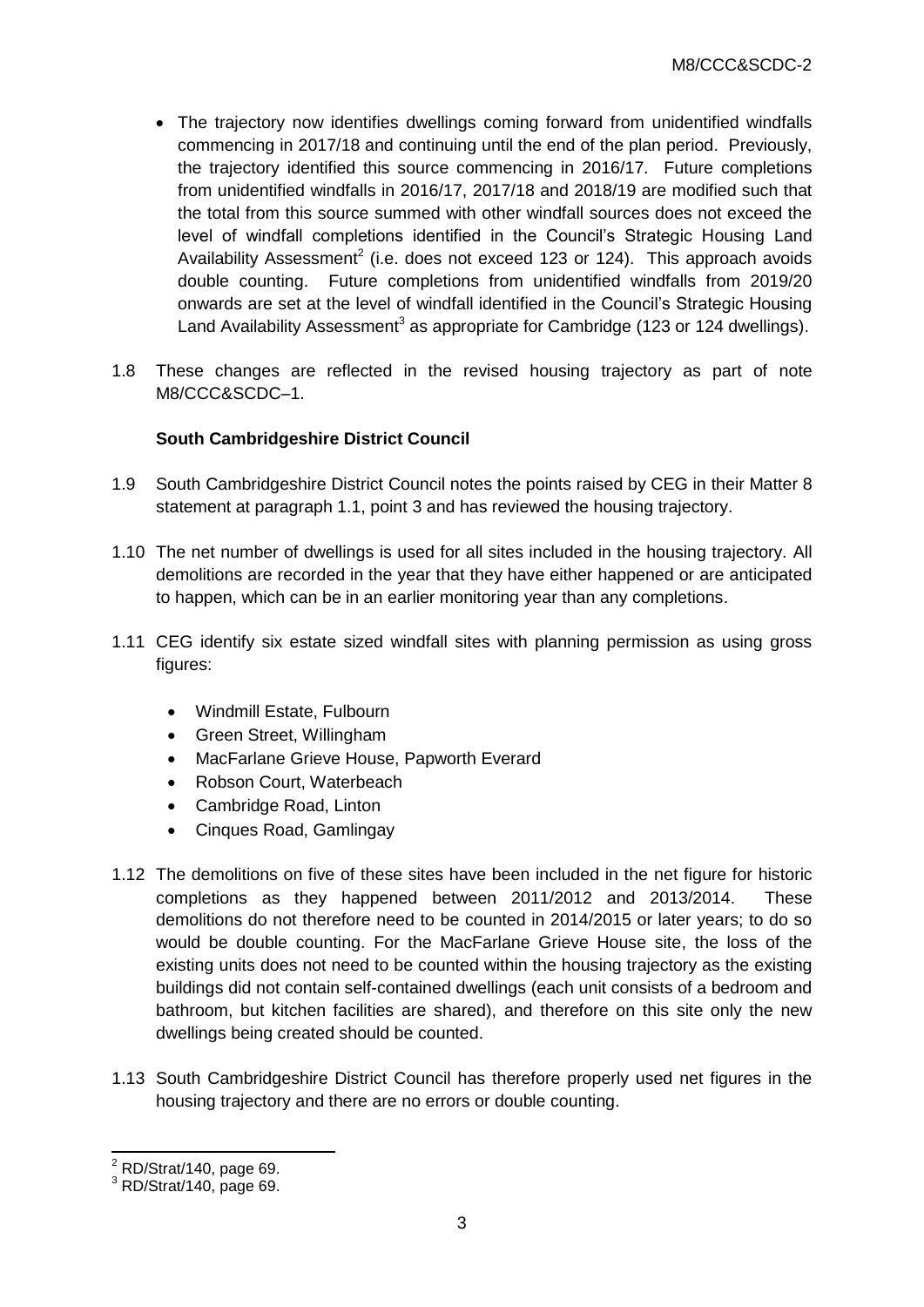# **Appendix A: Schedule of Changes in Cambridge City Council's Housing Trajectory**

- A.1 This document is in response to comments made by Commercial Estates Group (CEG) in relation to the inclusion of gross instead of net figures in Cambridge City Council's 2014 housing trajectory<sup>4</sup>. As a result of these comments, the 2014 housing trajectory referenced in Appendix 2 of the Councils' Matter 8 Written Statement<sup>5</sup> and found in the Annual Monitoring Report 2014<sup>6</sup> has been amended to include a comprehensive windfall calculation for Cambridge City Council and to express all completions within the revised trajectory as net completions.
- A.2 This document sets out the site specific comments made by CEG, the Council's response and any changes that have occurred to the revised housing trajectory as a result of that response.

### **Urban Extensions Table**

A.3 No amendments have been made to this table in the revised housing trajectory.

# **Local Plan Allocations Table**

A.4 No changes have been made to this table in the revised housing trajectory, however comments made by CEG (M8 – 17653, table 2.1 on P10) suggest a discrepancy in the Council's Willowcroft allocation (currently named site 5.07 in the Cambridge Local Plan 2006 and named Site R2 in the Cambridge Local Plan 2014: Proposed Submission).

| <b>Site</b> | <b>Comments from Commercial Estates Group</b> | <b>Council's Response</b>                                                                                                                    |
|-------------|-----------------------------------------------|----------------------------------------------------------------------------------------------------------------------------------------------|
| Willowcroft |                                               | Application 14/1254/FUL includes demolishing one dwelling The planning permission referred to by CEG does include the                        |
| (5.07/R2)   |                                               | (15-1=14), as such one dwelling has been removed from the $\vert$ demolition of an existing residential unit. However, this planning $\vert$ |
|             |                                               | net total to account for this, the remaining dwellings add up to permission affects only is on a small portion of the allocated site.        |
|             | SHLAA total and are not disputed.             | The Council's assessment of the overall allocation site identifies                                                                           |
|             |                                               | the net capacity as 78. This assessment includes the demolition                                                                              |

 4 Appendix of CEG's Matter 8 Statement (M8 – 17653) in table 2.1 on page P10 and in the housing trajectory table on page P23.

<sup>&</sup>lt;sup>5</sup> M8-CCC-SCDC. pp.48-53

<sup>6</sup> RD/AD/360, pp.92-98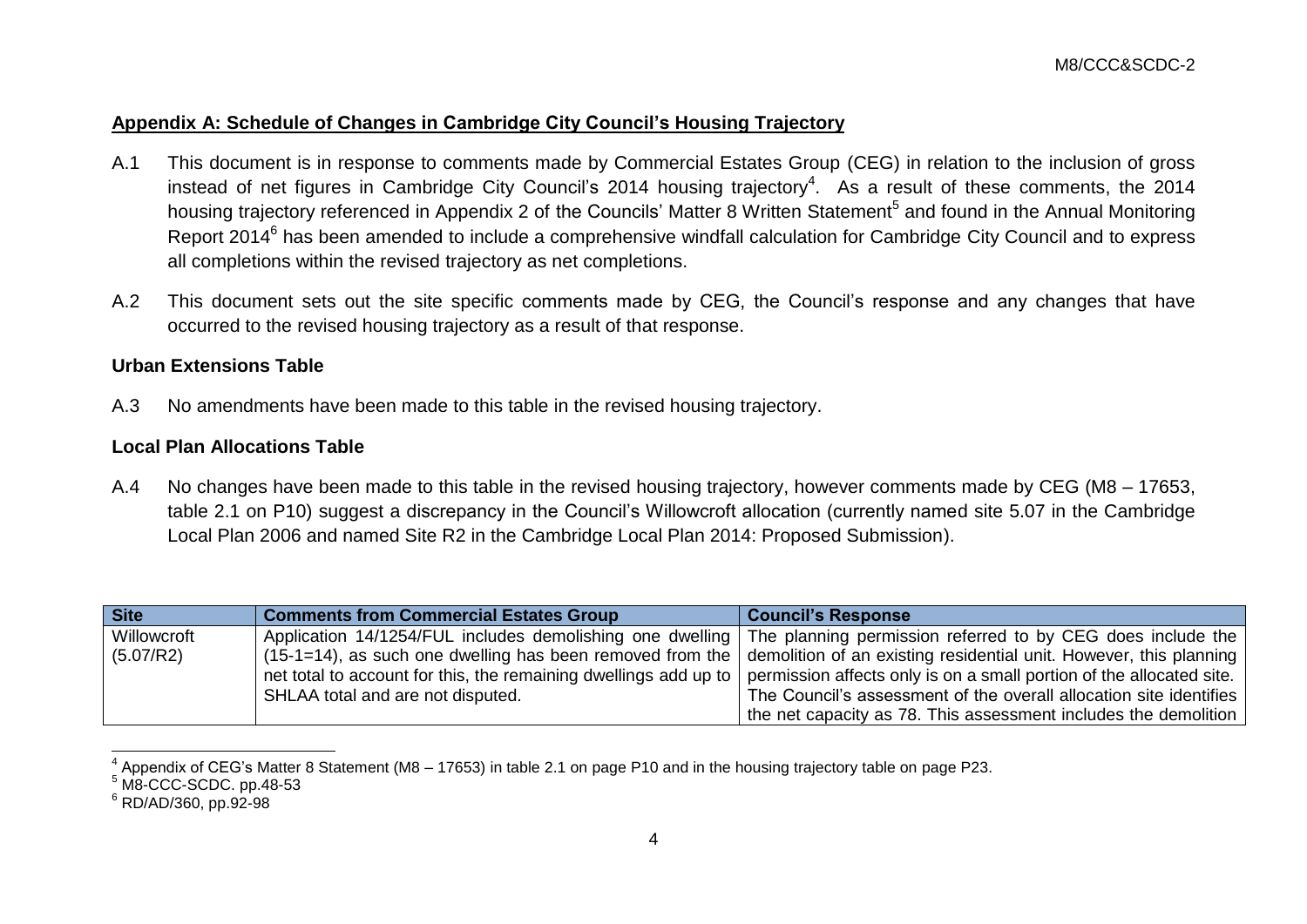| <b>Site</b> | <b>Comments from Commercial Estates Group</b> | <b>Council's Response</b>                                                                                                  |
|-------------|-----------------------------------------------|----------------------------------------------------------------------------------------------------------------------------|
|             |                                               | of any residential units currently on site and as such there is no<br><sup>1</sup> need to assume a deduction of one unit. |

# **The Windfall Table**

- A.5 All windfall has now been consolidated into one table in the revised housing trajectory. This table includes the following subcategories:
	- Identified Windfall Large sites over 50 dwellings
	- Identified Windfall Small sites (10 to 49 dwellings)
	- Identified Windfall Very small sites (0 to 9 dwellings) with planning permission
	- Unidentified Windfall

An explanation of these sub-categories is detailed below.

#### Large sites of 50 or more

A.6 This section in the revised housing trajectory includes the same information as in the 2014 trajectory table of the same name. No changes are required to be made to the data and all figures represented in the data are now net.

### Small sites 10 – 49 dwellings

A.7 This section in the revised housing trajectory includes the same information as in the 2014 trajectory table of the same name. The table below lists the comments made by CEG and the Council's response.

| <b>Site</b>     | <b>Comments from Commercial Estates Group</b>                                                         | <b>Council's Response</b>                                                                                           |
|-----------------|-------------------------------------------------------------------------------------------------------|---------------------------------------------------------------------------------------------------------------------|
| 141 Ditton Walk |                                                                                                       | Application 11/0596/FUL for 14 units expired on the This site (141 Ditton Walk) has been removed from the small     |
|                 |                                                                                                       | 16/12/14, the 2014 AMR identified no material start has sites section of the revised housing trajectory as planning |
|                 | been made on site. Application 13/0804/FUL for 2 units   permission 11/0596/FUL has recently expired. |                                                                                                                     |
|                 | remains live, and as such the trajectory is reduced to 2.                                             |                                                                                                                     |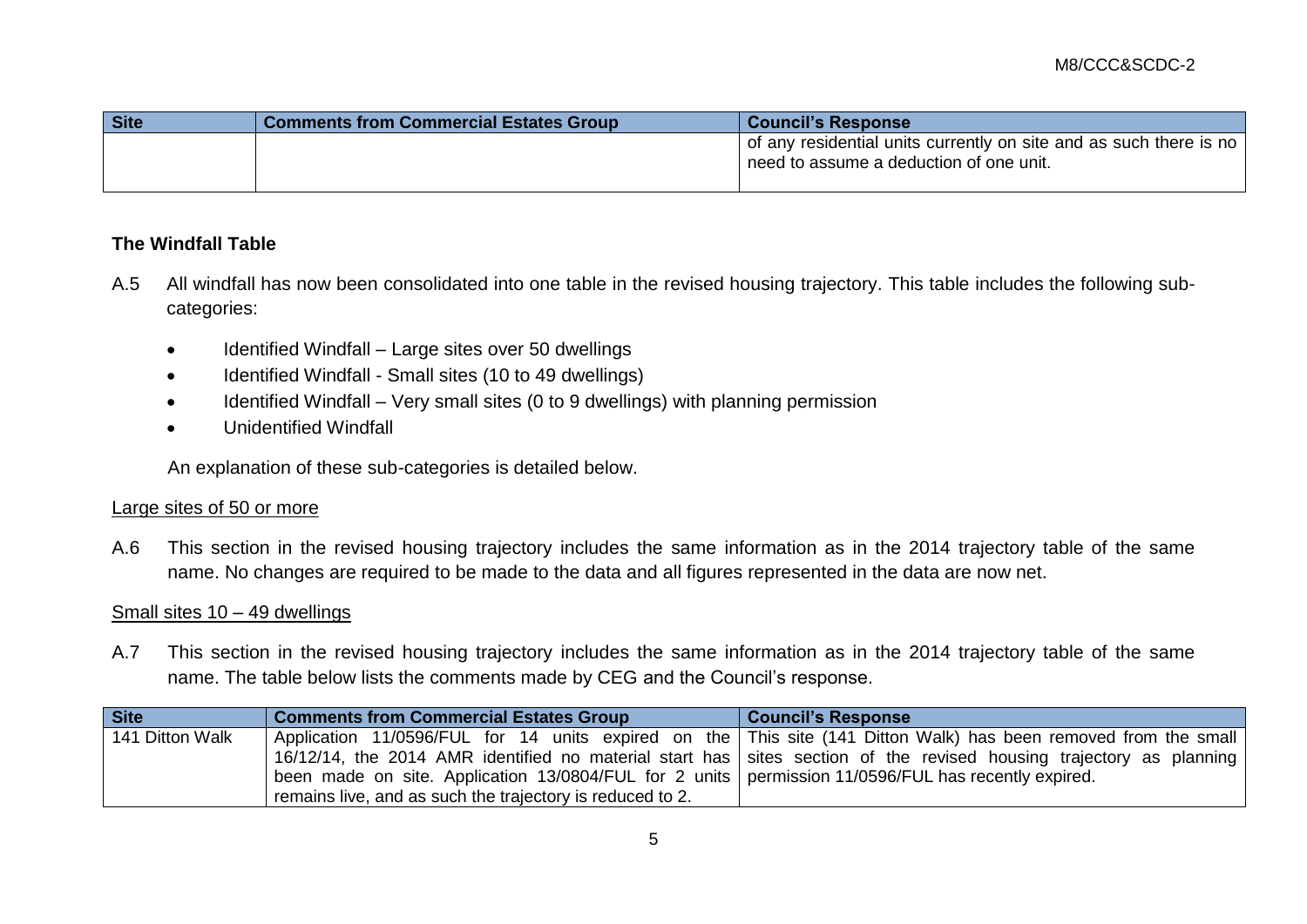| <b>Site</b>                        | <b>Comments from Commercial Estates Group</b>                                                                                                                                                                                                              | <b>Council's Response</b>                                                                                                                                                                                                                                                                                                              |
|------------------------------------|------------------------------------------------------------------------------------------------------------------------------------------------------------------------------------------------------------------------------------------------------------|----------------------------------------------------------------------------------------------------------------------------------------------------------------------------------------------------------------------------------------------------------------------------------------------------------------------------------------|
|                                    |                                                                                                                                                                                                                                                            | Planning permission 13/0804/FUL to which CEG refer concerns<br>land at 89a Cherry Hinton Road which is a different site to 141<br>Ditton Walk, this site has been included in the Identified Windfall<br>- Very Small Sites (0 to 9 dwellings) with planning permission as<br>a result of planning permission 13/0804/FUL for 2 units. |
| Roman<br>Courts<br>(East and West) | Applications live on this site 12/0932/FUL (converting 15<br>into 8) 12/0931/FUL (converting 14 into 9) equate to a net<br>housing figure of -12, as such the trajectory figure for this<br>site is altered from the gross figure used -12 by the Council. | This site has been removed from the small sites section of the<br>revised trajectory as the net completions figure for the site is -12.<br>These figures are now accounted for, as a deduction, in the<br>Identified Windfall - Very Small Sites (0 to 9 dwellings) with<br>planning permission section of the windfall table.         |
| 18-19<br>Regent  <br>Terrace       | Application live 11/1375/FUL (includes demolition of 3<br>dwellings, $net = 8$ ). Trajectory is reduced to the net figure of<br>8 as opposed to the Council's gross figure of 11.                                                                          | This is incorrect. The 3 demolitions were recorded in the<br>2013/14 monitoring year in the 2014 housing trajectory's net<br>completions figure. Therefore the number of completions with<br>regard to this site is correct and should be 11. This site remains<br>in the revised trajectory.                                          |
| 51 Barnwell Road                   | Application live 13/0776/FUL. Existing 24 dwellings<br>demolished to make way for 21 new, net $= -3$ . Trajectory is<br>reduced to the net figure of -3 as opposed to the Council's<br>gross -3 figure of 21.                                              | 23 demolitions were recorded in the 2013/14 monitoring year as<br>part of the 2014 housing trajectory's net completions figure.<br>There is one demolition left to be recorded and therefore the<br>number of completions with regard to this site is 20. This has<br>been amended in the revised trajectory.                          |
| <b>Latimer Close</b>               | Application live 12/1598/FUL, demolishing 20 units and<br>building 20, the net gain is 0. The trajectory has been<br>updated accordingly.                                                                                                                  | This site has been removed from the small sites section of the<br>revised trajectory as the net completions figure for the site is 0.                                                                                                                                                                                                  |
| 189 Histon Road                    | Application 13/0231/FUL includes demolition of 2 dwellings,<br>$net = 10$ . The trajectory is updated to use the net figure of<br>10 as opposed to the Council's gross figure of 12.                                                                       | This is correct and has been amended in the revised trajectory.<br>The site has also been renamed 186–188 Histon Road to reflect<br>the address in the planning permission.                                                                                                                                                            |
| 6-14 Water Lane                    | Application 13/1386/FUL demolishes 24 units and builds 24,<br>$net = 0$ . The trajectory is updated to use the net figure of 0<br>as opposed to the Council's gross figure of 24.                                                                          | This is correct and the site has been removed from the small<br>sites section of the revised trajectory.                                                                                                                                                                                                                               |
| Land to the rear of $ $            | Application 12/1537/FUL demolishes one dwelling and                                                                                                                                                                                                        | This is incorrect. The demolition was recorded in the 2013/14                                                                                                                                                                                                                                                                          |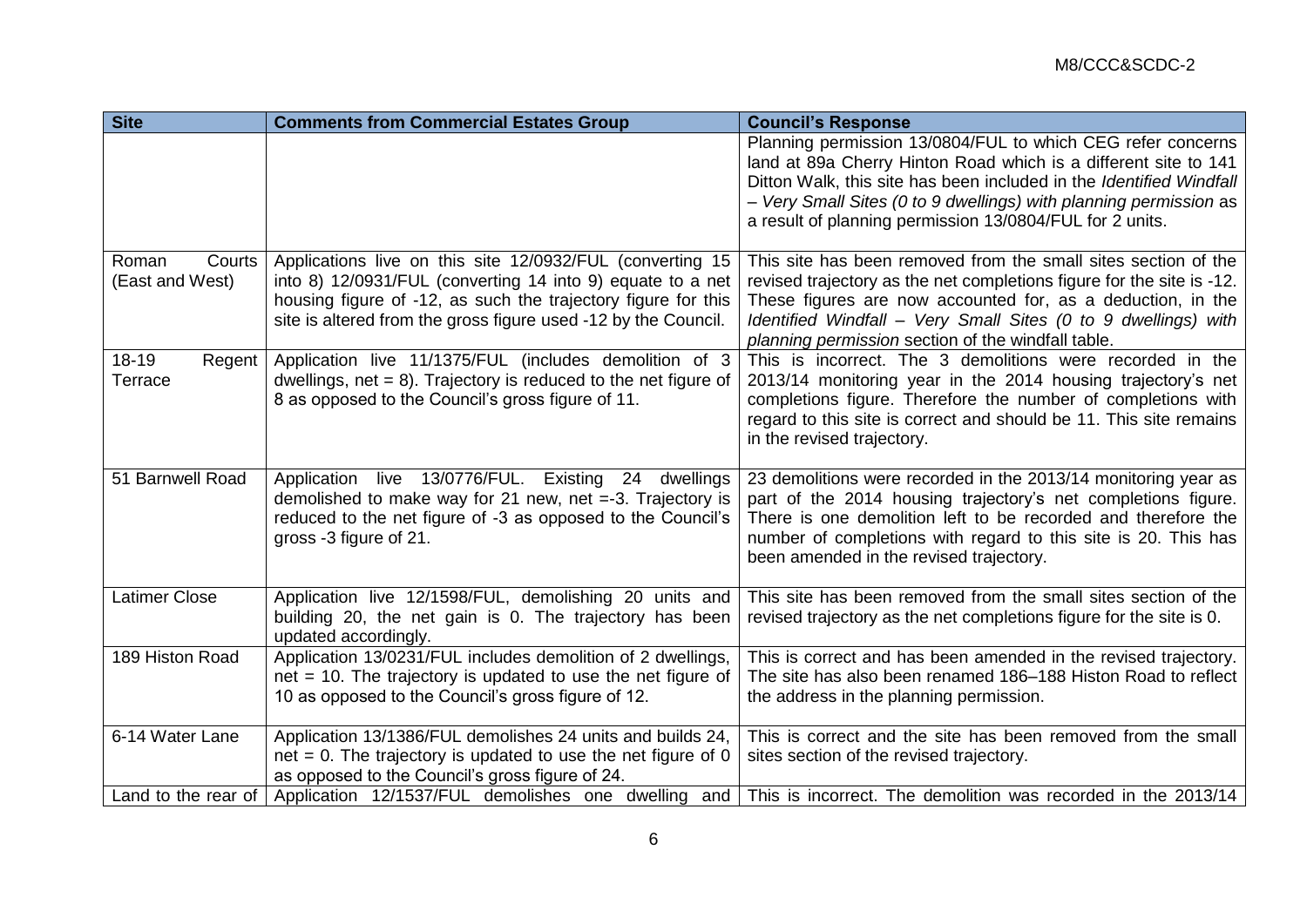| <b>Site</b>               | <b>Comments from Commercial Estates Group</b>                                                                                 | <b>Council's Response</b>                                                                                                                                                |
|---------------------------|-------------------------------------------------------------------------------------------------------------------------------|--------------------------------------------------------------------------------------------------------------------------------------------------------------------------|
| 231-247<br>Milton<br>Road | builds 13, net = 12. The trajectory is updated to use the net<br>figure of 12 as opposed to the Council's gross figure of 13. | monitoring year in the 2014 housing trajectory's net completions<br>figure. Therefore the number of completions with regard to this<br>site is correct and should be 13. |

A.8 Further to this assessment, the Council has identified a further revision which is required to be made as consequence of the use of net rather than gross figures. That amendment is as follows:

| Site   | Amendment                                                                                                                                          |
|--------|----------------------------------------------------------------------------------------------------------------------------------------------------|
|        | 55 – 57 Regent   The planning permission has been removed from the small sites section of the revised trajectory as the net completions figure for |
| Street | the site is 8. These figures are now accounted for in the <i>Identified Windfall – Very Small Sites (0 to 9 dwellings</i> )                        |

### Identified Windfall – Very Small Sites (0 to 9 dwellings) with planning permission

A.9 This is a new addition to the Council's housing trajectory approach and identifies all sites which have planning permission for 9 or less dwellings. It is split into two categories: sites with planning permission that are under construction and sites with planning permission where construction has not yet commenced. All entries are expressed as net completions.

### Unidentified Windfall

A.10 This section includes windfall information, which was previously found in the *Additional Allocations in the Local Plan 2014* table of the 2014 trajectory. Certain deductions were made to figures apportioned to years 2016/17, 2017/18 and 2018/19 in the revised trajectory to ensure that the total windfall figure for the year did not exceed 123. Unidentified windfalls are expressed as net completions.

### **Additional Allocations in the Local Plan 2014 Table**

A.11 This table no longer includes a windfall figure in the revised trajectory as it has been consolidated into the new Windfall table and renamed *Unidentified Windfall* (see above).